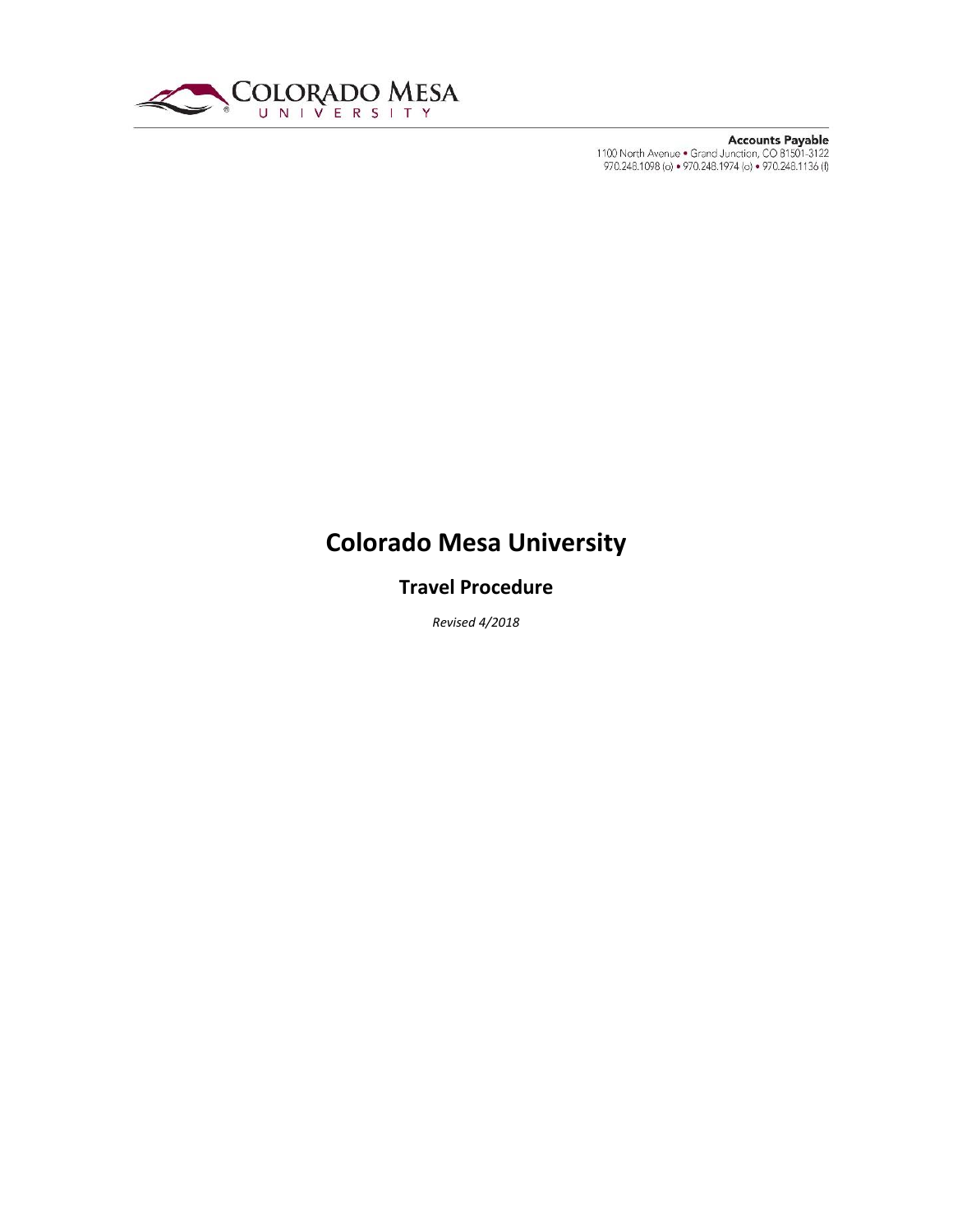

|       | <b>TABLE OF CONTENTS</b> |  |  |  |  |  |
|-------|--------------------------|--|--|--|--|--|
| I.    |                          |  |  |  |  |  |
| н.    |                          |  |  |  |  |  |
| III.  |                          |  |  |  |  |  |
| Α.    |                          |  |  |  |  |  |
| В.    |                          |  |  |  |  |  |
| C.    |                          |  |  |  |  |  |
| D.    |                          |  |  |  |  |  |
| Е.    |                          |  |  |  |  |  |
| F.    |                          |  |  |  |  |  |
| G.    |                          |  |  |  |  |  |
| Н.    |                          |  |  |  |  |  |
| ı.    |                          |  |  |  |  |  |
| J.    |                          |  |  |  |  |  |
| IV.   |                          |  |  |  |  |  |
| Α.    |                          |  |  |  |  |  |
| В.    |                          |  |  |  |  |  |
| C.    |                          |  |  |  |  |  |
| V.    |                          |  |  |  |  |  |
| А.    |                          |  |  |  |  |  |
| В.    |                          |  |  |  |  |  |
| C.    |                          |  |  |  |  |  |
| VI.   |                          |  |  |  |  |  |
| VII.  |                          |  |  |  |  |  |
| VIII. |                          |  |  |  |  |  |
| IX.   |                          |  |  |  |  |  |
| Х.    |                          |  |  |  |  |  |
| A.    | 9                        |  |  |  |  |  |
| XI.   |                          |  |  |  |  |  |
| XII.  |                          |  |  |  |  |  |
| А.    |                          |  |  |  |  |  |
| В.    |                          |  |  |  |  |  |
| C.    |                          |  |  |  |  |  |
| D.    |                          |  |  |  |  |  |
| Е.    |                          |  |  |  |  |  |
| XIII. |                          |  |  |  |  |  |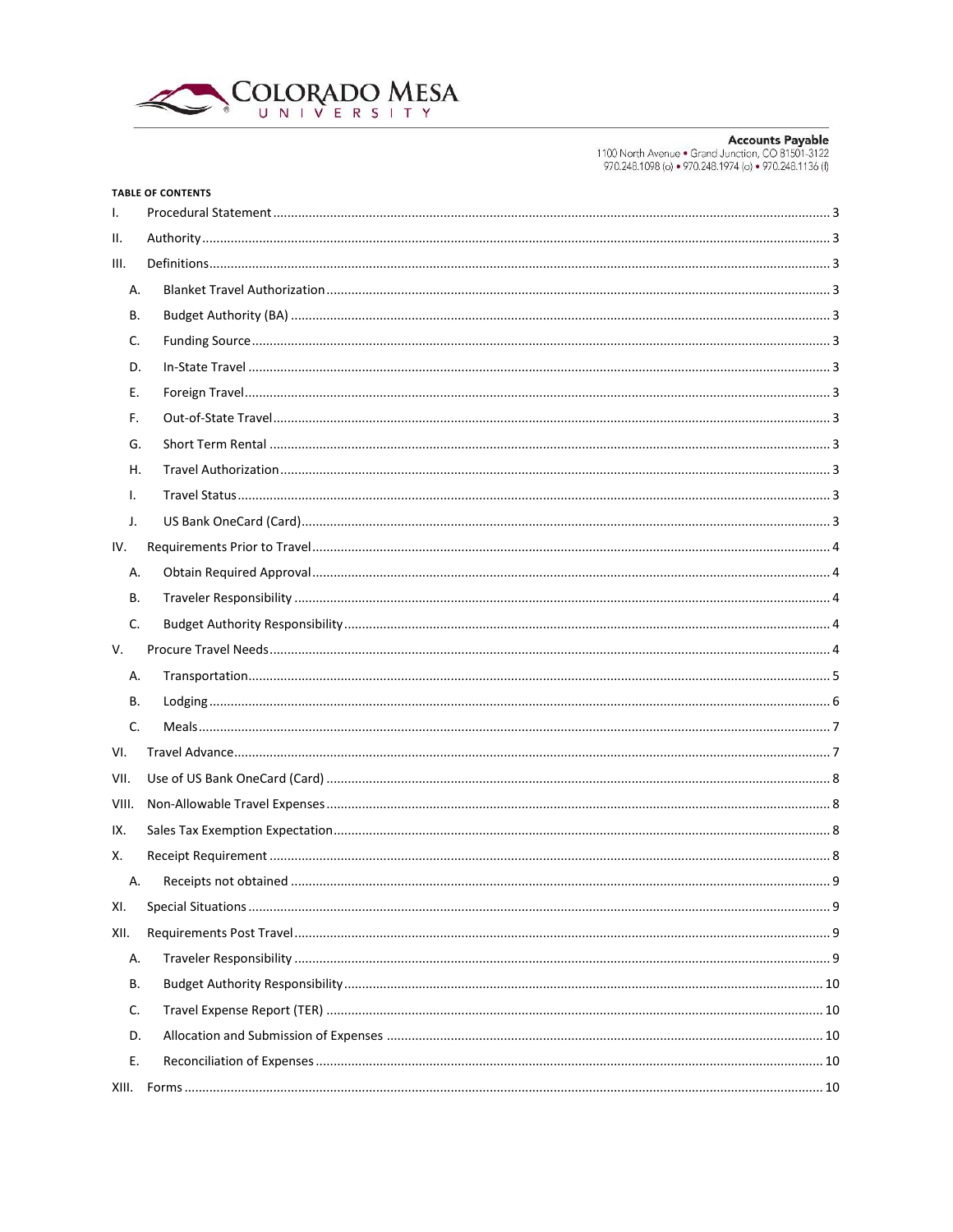

#### <span id="page-2-0"></span>**I. PROCEDURAL STATEMENT**

This procedure sets forth requirements for authorizing individual travel, determining allowable travel expenses, and completing the reimbursement process. The following procedure applies to Colorado Mesa University employees and students traveling on University business regardless of funding source. Non-employees representing Colorado Mesa University on official business are subject to the same policies, procedures and fiscal rules as employees.

Expenses for travel must be for the benefit the University, shall only be incurred to the extent necessary to conduct University business, and be reasonable under the circumstances.

#### <span id="page-2-1"></span>**II. AUTHORITY**

This procedure is authorized under Colorado Mesa University Fiscal Rule 5-1: Travel.

#### <span id="page-2-3"></span><span id="page-2-2"></span>**III. DEFINITIONS**

- **A. Blanket Travel Authorization** *–* Authorization for multiple trips for the President and designated employees who have been approved by executive management. Blanket travel authorizations cover In-State Travel and Out-of-State Travel, with or without airfare.
- <span id="page-2-4"></span>**B. Budget Authority (BA) –** Budget authority responsible for authorizing travel and approving travel expenses.
- <span id="page-2-5"></span>**C. Funding Source** – Travel may be funded by a variety of sources, including but not limited to CMU, conference host, etc.
- <span id="page-2-6"></span>**D. In-State Travel –** Travel within the State of Colorado and in the immediate area outside of Colorado that is a necessary part of an otherwise "in-state" trip. e.g., conditions warrant that a traveler may be required to travel through Utah due to road conditions in the mountains.
- <span id="page-2-7"></span>**E. Foreign Travel –** Travel to any destination that is not considered In-State Travel or Out-of-State Travel.
- <span id="page-2-8"></span>**F. Out-of-State Travel –** Travel within the 48 continental United States, including the District of Columbia, or within Alaska or Hawaii.
- <span id="page-2-9"></span>**G. Short Term Rental** - Rental properties other than hotels, motels, resorts, etc. Short-term rentals are found on websites such as Airbnb, VRBO, etc.
- <span id="page-2-10"></span>**H. Travel Authorization** – Authorization allowing a traveler to travel on a single trip, which may or may not include multiple destinations.
- <span id="page-2-11"></span>**I. Travel Status** – designation given to CMU employees, non-employees, and students traveling on behalf of CMU only when travel requires him or her to be away from regular work location.
- <span id="page-2-12"></span>**J. US Bank OneCard (Card) -**University issued US Bank Visa credit card used for travel related expenses.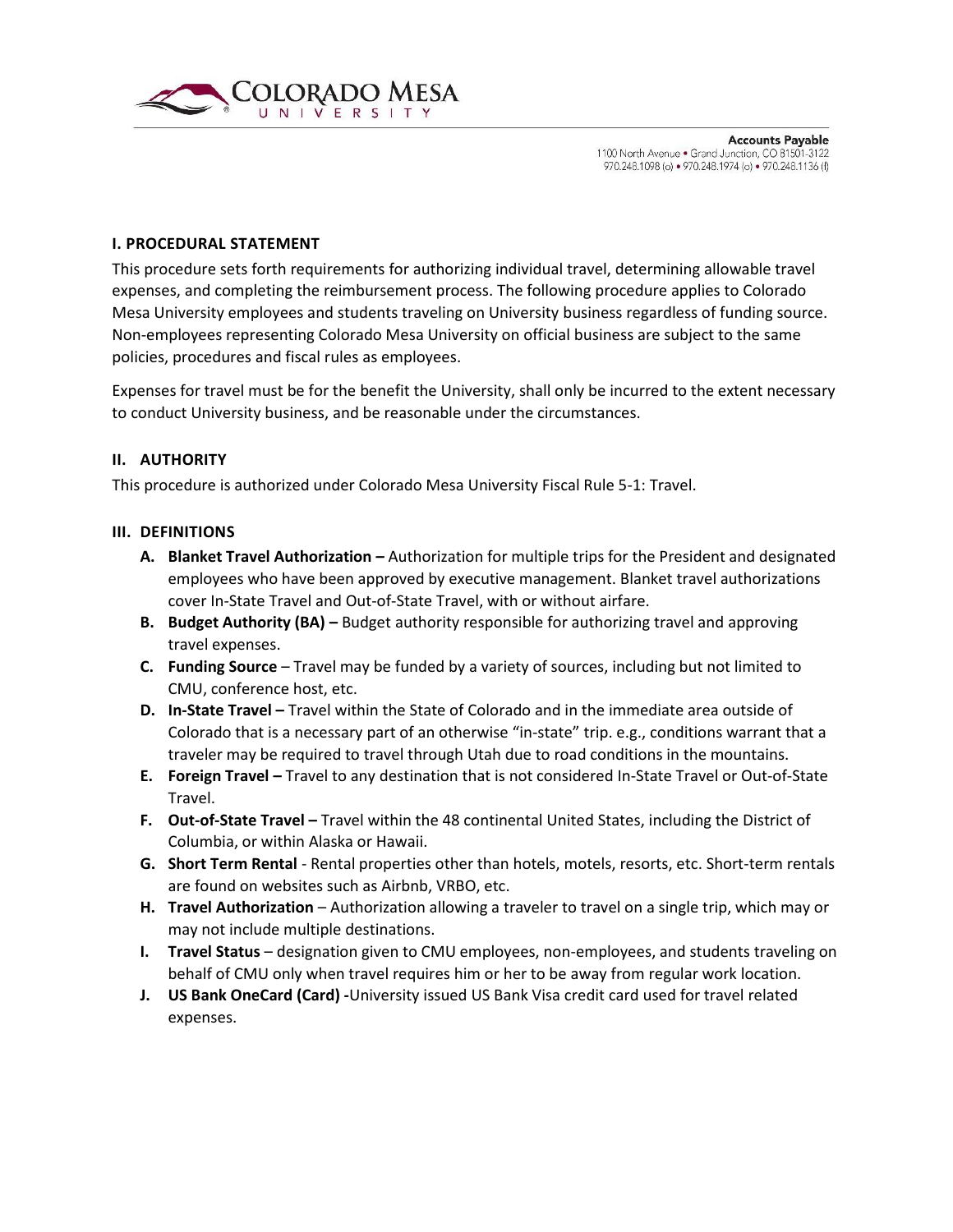

#### <span id="page-3-0"></span>**IV. REQUIREMENTS PRIOR TO TRAVEL**

Prior to travel, the traveler should assess the needs required to accomplish University business and get approval from the appropriate BA.

#### <span id="page-3-1"></span>**A. Obtain Required Approval**

- **1. Blanket Travel** *–* Travel is pre-approved, the BA will review and approve the traveler's Travel Expense Report (TER) after each trip is completed.
- **2. In-State Travel wholly within a single day with no airfare** *–* Prior written or electronic authorization by the BA for all in-state travel wholly within a single day with no airfare is not required.
- **3. In-State Travel requiring an overnight stay, and/or airfare** *-* Prior written or electronic authorization by the BA or designee is required.
- **4. Out-of-State Travel** *–* Prior written or electronic authorization by the BA or designee is required for all Out-of-State Travel.
- **5. Foreign Travel** *–* Prior written or electronic authorization by the traveler's BA and the CMU President is required for all Foreign Travel.

#### <span id="page-3-2"></span>**B. Traveler Responsibility**

- **1. Single travel –** The traveler will complete the Travel Authorization section of the TER and submit to the appropriate BA for review and approval prior to travel. The traveler should submit TER paperwork to the BA via email, which will serve as the Traveler's signature.
- **2. Blanket Travel –** The traveler is not required to submit the pre-travel portion of the TER to the BA. The authorization has been previously granted.

### <span id="page-3-3"></span>**C. Budget Authority Responsibility**

- **1. Single travel –** The BA will review the TA section of the TER. Upon approval, the BA will submit the TER to the AP office for processing.
- **2. Blanket Travel –** The BA will not review the TA section of the TER prior to travel. The BA will grant blanket travel authorization to the traveler on a fiscal year basis.

#### <span id="page-3-4"></span>**V. PROCURE TRAVEL NEEDS**

After obtaining BA approval, travelers are authorized to secure travel, lodging and other needs. All appropriate travel related expenses should be booked and paid using your Card. If you do not have a Card and Purchasing determines you do not need a Card, please contact your department administrative assistant for booking assistance.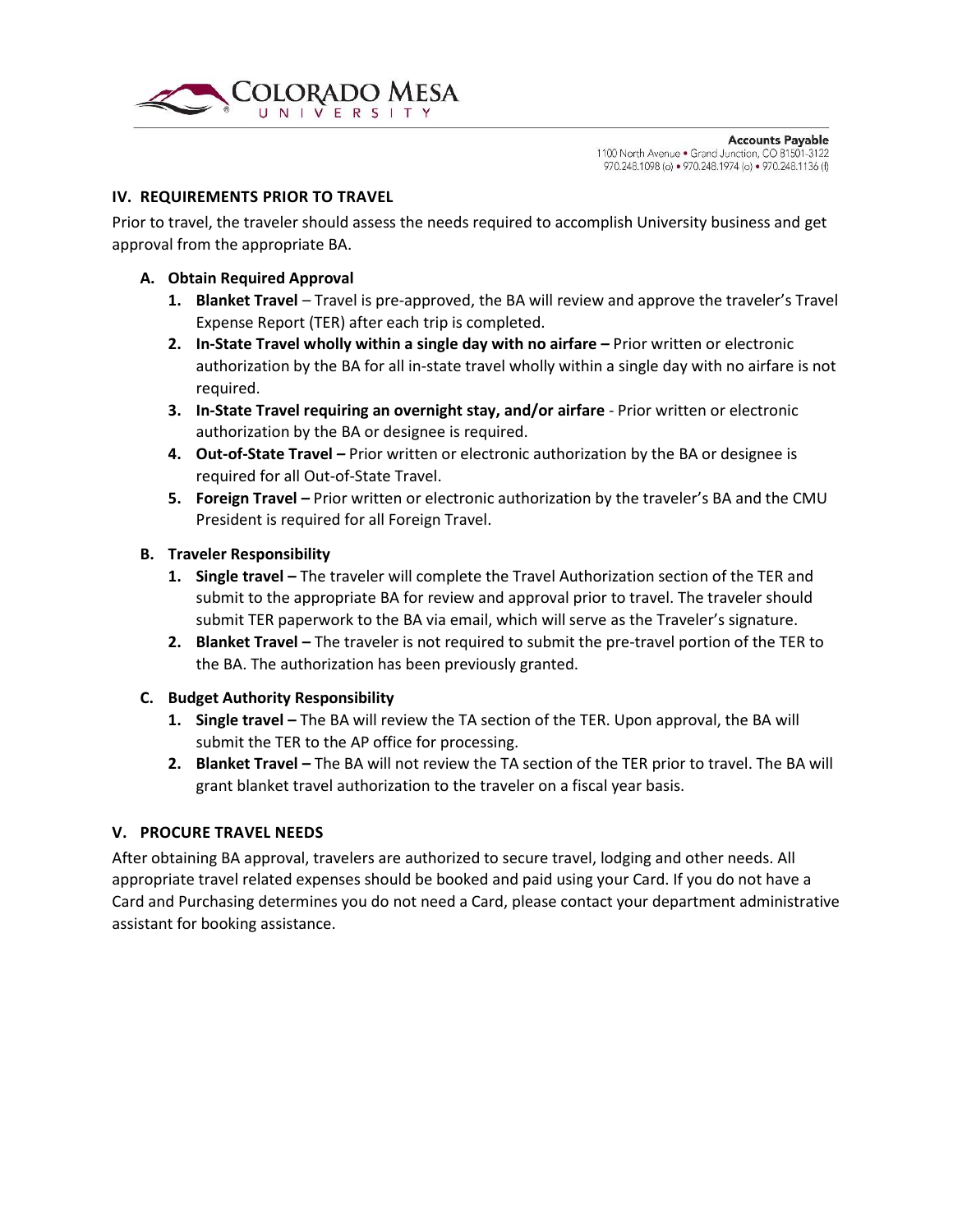

#### <span id="page-4-0"></span>**A. Transportation**

**1. Air Transportation –** Travelers have the option of utilizing the University's travel agent, [The Travel Society,](http://travelsociety.com/) or the use of internet travel sites such as Expedia and Orbitz. Itemized receipts documenting dates and destination of travel is required.

**Rental Vehicle –** Travelers should avoid additional charges for picking up a rental vehicle too far in advance or returning it later than necessary.

If the traveler is using a rental vehicle, the traveler should use their Card to rent from an agency under a State of Colorado contract, currently Avis, Budget or Enterprise. The state contract includes liability insurance and Card benefits include Collision Damage Waivers (CDW) for most vehicles and vans designated specifically as small group transportation vehicles with a maximum of eight (8) people including the driver. The traveler should charge the vehicle to their Card and decline CDW insurance on vehicles with up to eight (8) people.

Renters using a personal credit card should be familiar with their card benefits and any insurance exclusions that may apply when using a personal card for business purposes. Also, some rental agencies outside of Colorado may require renters to purchase insurance. If either of these cases apply and additional insurance coverage is required, submit an explanation with the rental agreement for reimbursement.

Travelers in Foreign travel status must purchase the additional rental car insurance in order to be properly covered.

Travelers who accept unnecessary automobile rental insurance will not receive reimbursement for the insurance. Itemized receipts documenting dates of rental will be required*.*

**2. Personal Vehicle –** If the traveler chooses to use a personal vehicle, the traveler may choose to be reimbursed for either mileage or fuel, but not both. Fuel will be reimbursed for the actual cost while mileage will be reimbursed at the Colorado Sate Fiscal Rule rate. Accounts Payable may request documentation of personal vehicle mileage in order to substantiate fuel or mileage expense.

Reimbursement for 4-WD rates is permitted between November 1st and April 1st. Justification for use of 4-WD is required for travel occurring outside these dates. The 4- WD rate will only be claimed for vehicles with 4-WD transmission, all-wheel drive vehicles are not included in the 4-WD category.

The mileage rate covers insurance, fuel, and wear and tear on your vehicle. If the traveler is claiming mileage, expenses related to personal vehicles will not be reimbursed and are not allowed to be charged to the Card. Because the mileage reimbursement rate covers the cost of insurance, travelers will not be reimbursed for damage or deductibles if the traveler is involved in an accident.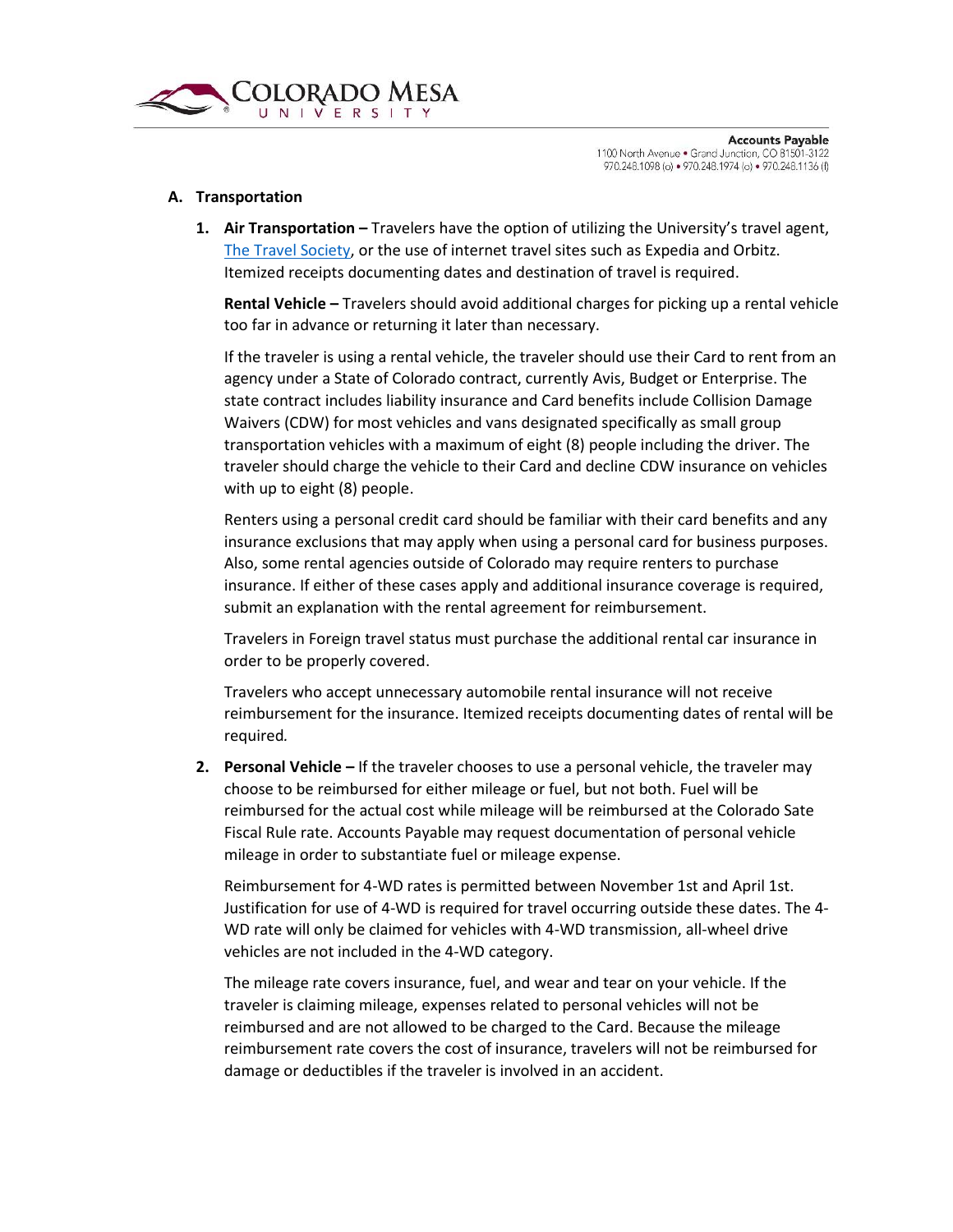

- **3. Other Transportation** *–* Transportation such as boat or train is allowable and itemized receipts showing dates of travel and destination will be required. Any other mode of transportation outside of those discussed in this document should be discussed and approved with the Purchasing or Accounts Payable department **prior to booking**.
- **4. Emergency Notification –** If an accident occurs while a traveler is on foreign travel status, the traveler must work with and submit an incident report to the Purchasing Department because of risk management concerns. If an employee incurs injury in the course of foreign travel, the employee must notify University's Human Resource Department because of Worker's Compensation implications.
- <span id="page-5-0"></span>**B. Lodging**
	- **1. Hotel/Motel** Hotel and motel lodging should be booked at the single room rate while making every effort to obtain the lowest cost lodging reasonably possible. In the case of a conference or similar event, the University permits the employee to stay at the conference hotel instead of seeking the lowest rate available. Itemized receipts showing date of check-in and check-out will be required.
	- **2. Rental by Owner** Rental by Owner accommodations often require an additional contract. Prior to booking rental-by-owner accommodations, determine if your host requires a contract or additional terms and conditions. These agreements must be reviewed and approved by the Purchasing Department **prior to booking or a making a deposit**. In order to streamline your rental by owner reservations and avoid additional contracts, Airbnb is the recommended platform.

When additional documentation is required by the rental property owner, please contact the Purchasing department for further assistance as **these agreements must be reviewed and approved by the Purchasing Department in advance of booking.**

**3. Other Lodging Options** – Campsites, Hostels, and other lodging options are allowed in lieu of hotel rooms. Please note that the receipt requirements are the same as those for staying in hotels. If an itemized receipt is not available, the traveler must obtain a statement that includes a breakdown of charges. Any documentation that will help substantiate this statement should be used when obtaining receipts is not possible.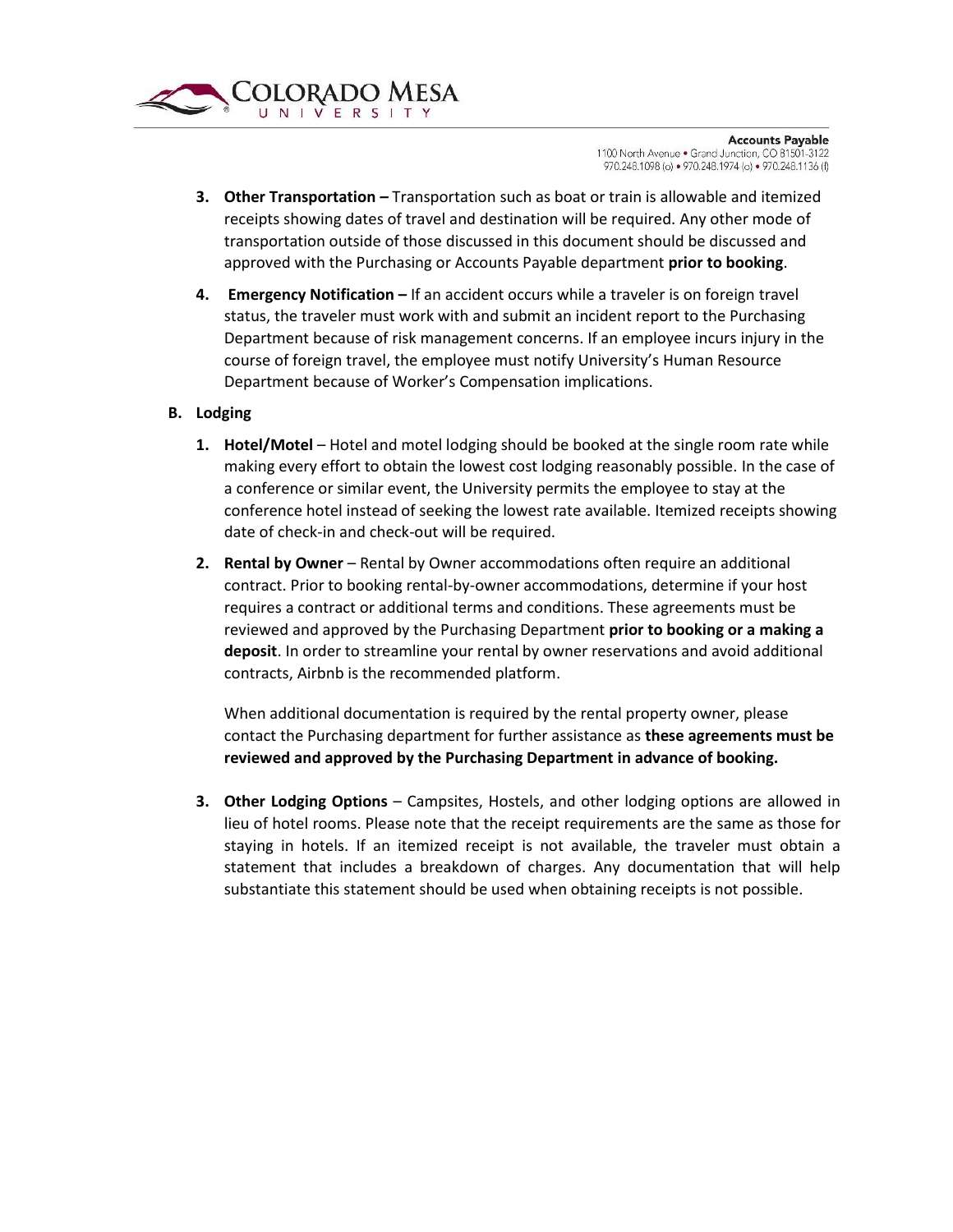

#### <span id="page-6-0"></span>**C. Meals**

**1. Per Diem –** Travelers may claim up to the maximum per diem for the city to which they are traveling. The maximum per diem amount is a daily amount rather than an amount assigned to individual meals andunder no circumstances shall an employee claim more than the established maximum per diem rate. The only time individual meal rates are a factor is when travel is for a partial day.

Per Diem will be reimbursed upon completion of travel and successful completion of audit of the trip expenses. Please see the [How to Determine Per Diem](file://///sharefs/DOSAPPS/Download/BusinessOfficeForms/Travel/HowDoIDeterminePerDiem-2018.pdf) help guide in order to determine the appropriate per diem to request.

Per Diem shall not be claimed when meals are provided as part of a conference, meeting, etc.

**2. Meals for Days Traveler Departs and Returns –** Travelers may claim meals based on departure and arrival times. Breakfast cannot be claimed unless departure is prior to 5:00 A.M. at the departing city. Lunch cannot be claimed unless departure is before 11:00 AM at the departing city, or return is after 1:00 P.M. at the destination city. Dinner cannot be claimed, unless return is after 8:00 P.M. at the destination city. Under this method, the applicable per diem rate is based on where the meal is eaten. The incidental portion of the Per Diem may only be claimed on days which include an overnight stay.

|                      | Total Per Diem | <b>Breakfast</b> | ∟unch   | Dinner  | Incidental |
|----------------------|----------------|------------------|---------|---------|------------|
| <b>Standard Rate</b> | \$51.00        | \$11.00          | \$12.00 | \$23.00 | \$5.00     |
|                      | \$54.00        | \$12.00          | \$13.00 | \$24.00 | \$5.00     |
| ost<br>S             | \$59.00        | \$13.00          | \$15.00 | \$26.00 | \$5.00     |
| ate<br>ပ             | \$64.00        | \$15.00          | \$16.00 | \$28.00 | \$5.00     |
| High<br>$\propto$    | \$69.00        | \$16.00          | \$17.00 | \$31.00 | \$5.00     |
|                      | \$74.00        | \$17.00          | \$18.00 | \$34.00 | \$5.00     |

#### **Table 1**

### <span id="page-6-1"></span>**VI. TRAVEL ADVANCE**

Travel advances are rarely approved. In the extraordinary circumstance that a traveler will require a travel advance, the traveler shall complete a Direct Request form to obtain an advance for approved travel expenses. The Direct Request must include a statement describing the purpose of the travel, a breakdown of estimated costs and be approved by the BA. The amount of the advance will be determined using the applicable per diem rates and other allowable estimated out of pocket costs. Under no circumstance shall a Travel Advance exceed the \$1,500 statutory limit per traveler per trip.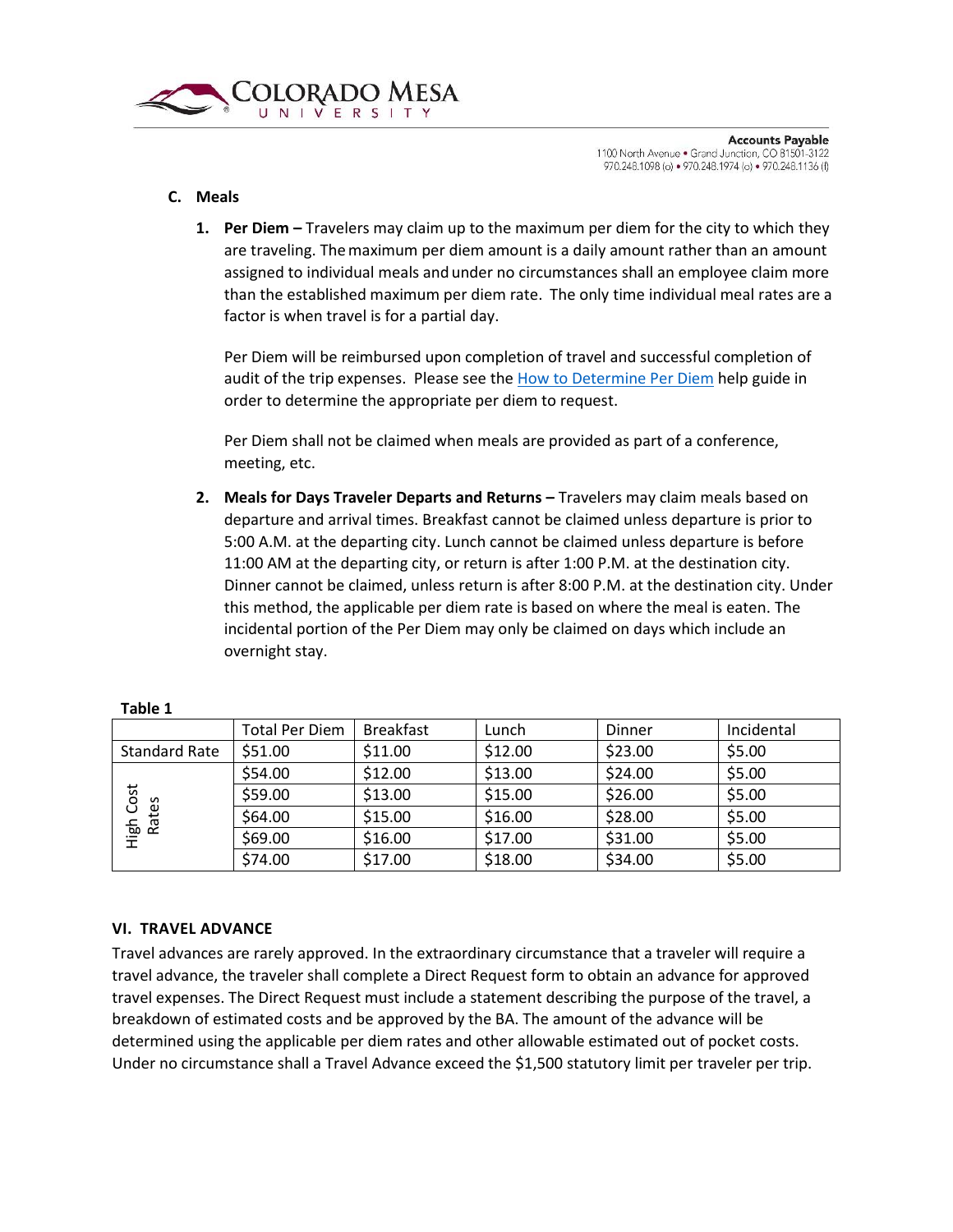

#### <span id="page-7-0"></span>**VII. USE OF US BANK ONECARD (CARD)**

Travelers are encouraged to utilize their Card for all travel expenses, with the exception of meal expense.

#### <span id="page-7-1"></span>**VIII. NON-ALLOWABLE TRAVEL EXPENSES**

The following is a list of expenses which are not allowed to be charged to the Card or be reimbursed by the University. Non-allowable travel expenses which are charged to the Card must be reimbursed to the University within **10** days of notification from the Accounts Payable office

- Alcoholic beverages
- **•** Entertainment expenses
- Personal expenses incurred during travel that are primarily for the benefit of the traveler and not directly related to state business
- Political expenses
- Traffic fines and parking tickets
- Late fees for credit cards
- Purchasing unnecessary additional rental vehicle insurance when using the Card

The expenses listed are not all-inclusive and should serve as a guideline for travelers.

#### <span id="page-7-2"></span>**IX. SALES TAX EXEMPTION EXPECTATION**

The use of your Card will allow you to obtain sales tax exemption for all purchases within the State of Colorado. Certain vendors will still require a tax exemption affidavit be completed and submitted prior to your stay. If this is the case, document your efforts to obtain the sales tax exemption. If a traveler is unable to obtain the exemption and has made reasonable attempts to obtain the exemption, sales tax will be allowable.

#### <span id="page-7-3"></span>**X. RECEIPT REQUIREMENT**

The table below describes receipt requirements.

| <b>Type of Travel Expense</b>             | Rate          | <b>Receipt</b><br><b>Required?</b> |
|-------------------------------------------|---------------|------------------------------------|
| Lodging                                   | Actual        | Yes                                |
| Meals                                     | Per Diem Rate | No                                 |
| <b>Incidental Expenses</b>                | Per Diem Rate | No                                 |
| Transportation<br>(other than<br>airfare) | Actual        | Yes, if over \$25                  |

#### **Table 2**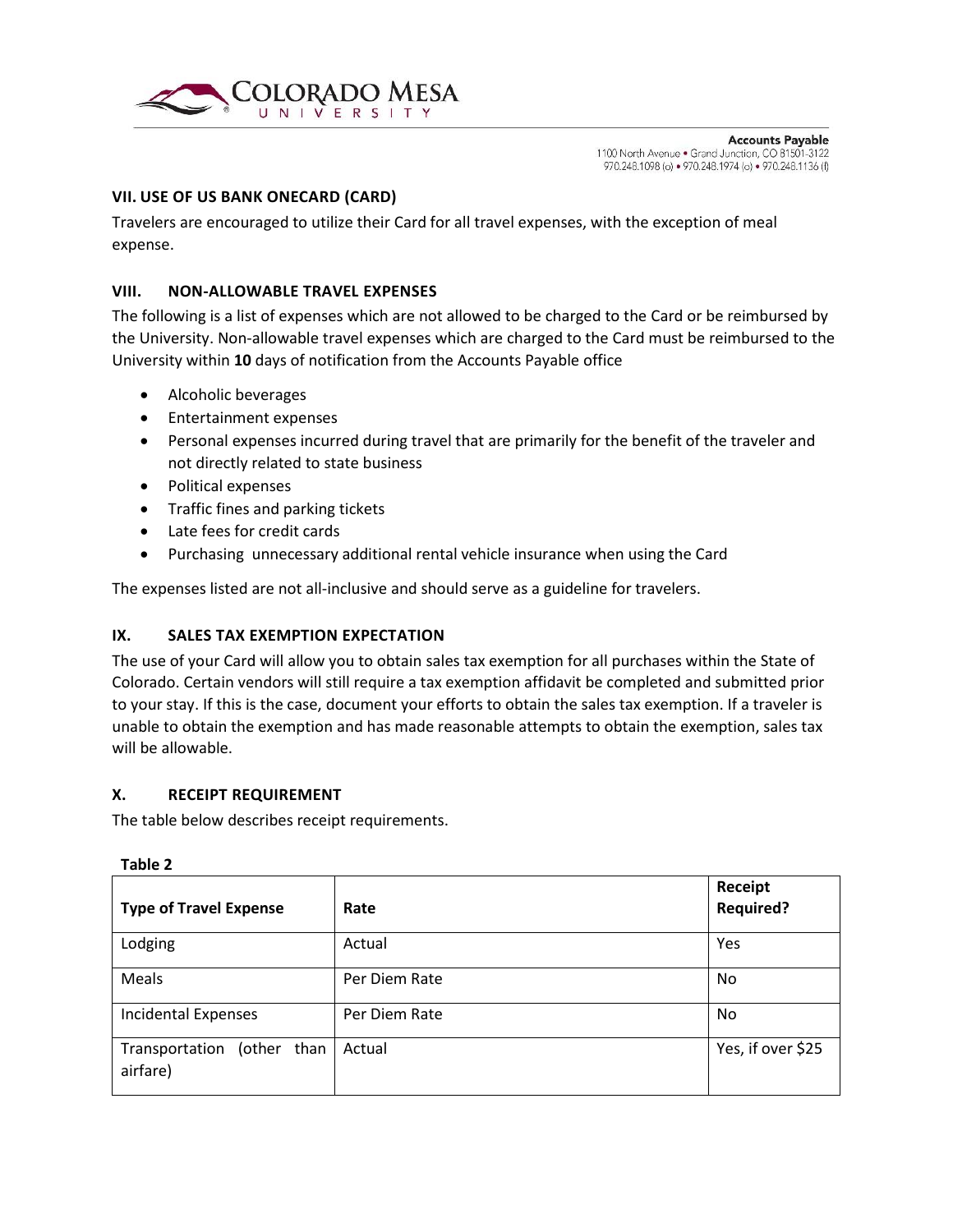

#### **Accounts Payable**

1100 North Avenue . Grand Junction, CO 81501-3122 970.248.1098 (o) · 970.248.1974 (o) · 970.248.1136 (f)

| <b>Rental Vehicle</b>                       | Actual                                                                 | Yes               |
|---------------------------------------------|------------------------------------------------------------------------|-------------------|
| Mileage for Personal Vehicles               | Miles x 90% of current fed. mileage rate (or 95% for<br>4-wheel drive) | No                |
| Airfare                                     | Actual                                                                 | Yes               |
| Registration                                | Actual                                                                 | Yes               |
| <b>Other Allowable Expenses</b>             | Actual                                                                 | Yes, if over \$25 |
| Included in Per Diem<br><b>Tips</b><br>Rate | Actual, not to exceed 20% of subtotal                                  | No.               |

#### <span id="page-8-0"></span>**A. Receipts not obtained**

If a receipt is not obtained by the traveler, the traveler must make an attempt to obtain the original, itemized receipt by contacting the vendor and requesting the receipt. Only after all reasonable attempts have been made to obtain an original receipt, the traveler will complete and submit [a Missing Receipt Acknowledgement](file://///sharefs/DOSAPPS/Download/BusinessOfficeForms/Travel/MissingReceiptAcknowledgementandApprovalForm.xlsx) form and submit to their BA for approval. See Missing Receipt Acknowledgment form guidelines for additional information.

#### <span id="page-8-1"></span>**XI. SPECIAL SITUATIONS**

- **A. Mileage and Parking Only** Travelers may use the Mileage and Parking Form for travel completed wholly within a single day, within the State of Colorado, for travel that only includes mileage and parking charges.
- **B. Meals for Travel Wholly Within a Single Day** Meal(s) may be reimbursed for travel completed wholly within a single day. If the traveler is required to be in travel status, a meal reimbursement will be allowed.
- **C.** I**nternational Travel Insurance**  Employees traveling internationally should purchase travel insurance for their international trip. Travel insurance covers evacuation and emergency medical insurance should situations arise while in foreign travel status; additionally it insures against incountry travel interruption such as disrupted flights or rail service.

### <span id="page-8-3"></span><span id="page-8-2"></span>**XII. REQUIREMENTS POST TRAVEL**

#### **A. Traveler Responsibility**

- **1. Blanket Travel** Traveler will submit TER with Post-Travel Info section completed to the appropriate BA.
- **2. Single Travel** The traveler will submit the TER with the Post-Travel Info section completed to the Accounts Payable office. The TER does not require any review from the BA as long as the actual cost does not exceed the estimated cost. The approval for the travel and related expenses is granted when the BA submits the TER to the Accounts Payable office pre-travel.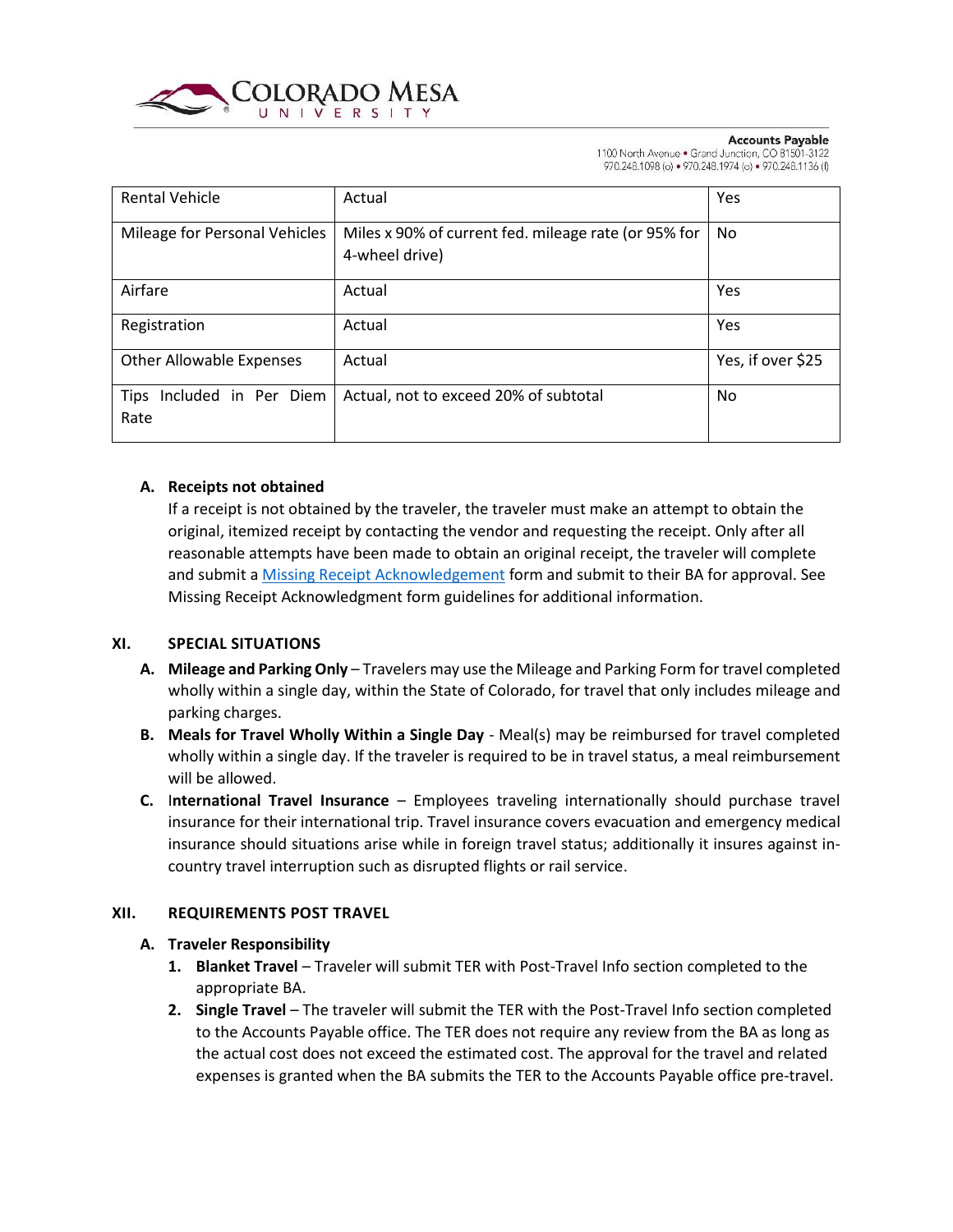

#### <span id="page-9-0"></span>**B. Budget Authority Responsibility**

- **1. Blanket Travel** The BA will review the TER for reasonableness before submitting to the Accounts Payable office for processing.
- **2. Single Travel** The BA has already given the approval for the travel and related expenses with the submission of the reviewed TER prior to travel. Therefore, no additional approval is required unless the actual expenses exceed the estimated expense. If the actual expense does exceed the estimated expense, the Accounts Payable office will seek additional approval from the BA.

#### <span id="page-9-1"></span>**C. Travel Expense Report (TER)**

The TER shall include all expenses incurred in relation to the travel. However, the reimbursement portion of the travel will include only those expenses that are deemed to be out of pocket such as mileage, cash only tolls, and expenses in which the using the Card is not an option.

All reimbursement paperwork shall be submitted via email t[o travel@coloradomesa.edu](mailto:travel@coloradomesa.edu) within 10 days of completion of travel. All necessary receipts substantiating out of pocket expense reimbursement are to be attached to the email containing the TER. Accounts Payable will verify accuracy of receipts and audit against the TER. Upon satisfactory audit, the Accounts Payable office will approve all travel related expenses in US Bank.

#### <span id="page-9-2"></span>**D. Allocation and Submission of Expenses**

Upon completion of travel, all expenses must be allocated, receipts uploaded to the US Bank website, and routed to the travel queue for review. The allocation deadline for each monthly statement cycle is five days after the close of the cycle. The Card cycle typically begins on the  $16<sup>th</sup>$  of the month and closes on the  $15<sup>th</sup>$  of the following month. For example, if a cycle started on November  $16<sup>th</sup>$  it would close on December  $15<sup>th</sup>$ , unless the  $15<sup>th</sup>$  falls on a weekend or a holiday, then the cycle would close on the next business day. Assuming the  $15<sup>th</sup>$  was not on a weekend or holiday, the allocation deadline would be December 20<sup>th</sup> at 10:00 p.m. Mountain Standard Time. A Cycle Close & Allocation Deadline Calendar is availabl[e here.](file://///sharefs/DOSAPPS/Download/BusinessOfficeForms/Travel/2018-calendar---cylce-close-dates.pdf)

For travel expenses incurred in which the traveler does not use the Card, receipts must be scanned and sent t[o travel@coloradomesa.edu](mailto:travel@coloradomesa.edu) with the submission of the TER.

#### <span id="page-9-3"></span>**E. Reconciliation of Expenses**

Upon completion of TER audit, any expenses deemed personal or out of compliance with this procedure must be rectified. The Accounts Payable office will notify the traveler of any expenses that may be considered out of compliance with this procedure. If the expense(s) is determined to be out of compliance, the Accounts Payable office will notify the traveler and the traveler will have **10** business days to reimburse the University for the expense(s) in question.

#### <span id="page-9-4"></span>**XIII. FORMS**

[Travel Expense Report \(TER\)](file://///sharefs/DOSAPPS/Download/BusinessOfficeForms/Travel/TravelExpenseReport-2018.xlsx)